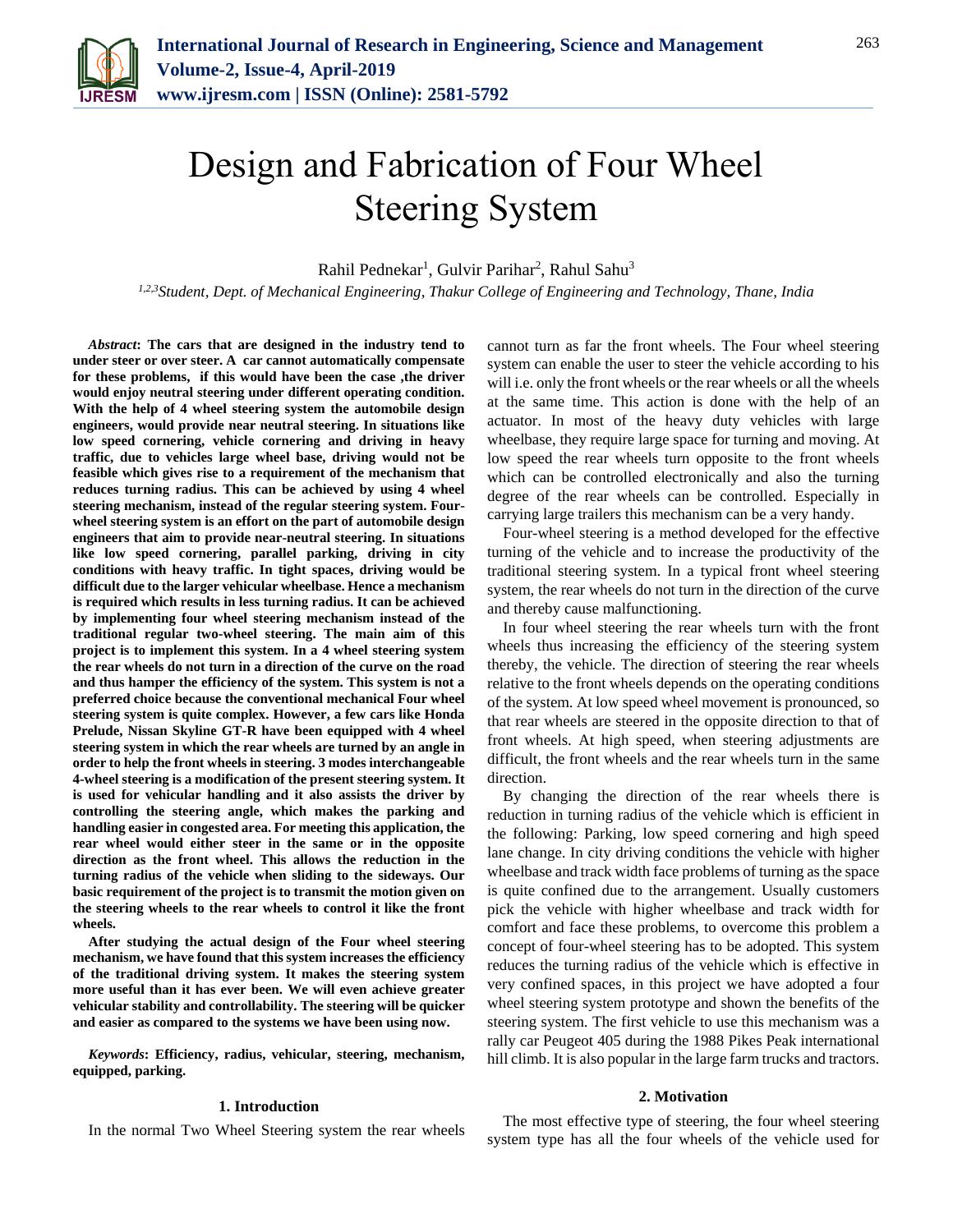

steering purpose unlike the traditional ones that make use of only two. Normally this system is not been the preferred choice due to complexity of manufacturing the steering systems. However, a few cars like the Honda Prelude, Nissan Skyline GT-R have been available with this system successfully. In these systems, the rear wheels turn by an angle to aid the front wheels in steering process. However, these systems steer the rear wheels by only 2-3 degrees, as their main aim was to assist the front wheels rather than steer by themselves completely. With technological advancements, modern four wheel steering systems boasts of overcoming the disadvantages of traditional steering system. Although such a complex four wheel steering model has not been created for production purposes for daily usage, a number of experimental concepts with some of these technologies have been built and tested successfully worldwide.

Usually when vehicles turn, the tires are subjected to the forces of grip, momentum, and steering input when making a movement rather than straight ahead driving. These compete with each other during steering maneuvers. With a front-steered vehicle, the rear end is always trying to catch up to the directional changes occurring in the front wheels. This causes the vehicle to sway drastically. When turning the vehicle, the driver applies a number of forces. Each of these unbalanced forces must be balanced against the other forces. The tires are subjected to calculated/uncalculated road grip and slip angle. Grip holds the vehicle's wheels to the road firmly. Input given to the steering, turns the vehicle. The car resists the motion of the turning given to it at first. This causes a tire slip angle to form. Once the vehicle begins to respond to this input given, forces generated at the corners are formed. The vehicle loses its balance as the rear wheels attempt to keep up with the forces already generated by the front tires. This is called as lag in the rear end due to the time delay between steering input and vehicle reaction.

## **3. Objectives**

My project concentrates on the advancement in steering system of an automobile with the main objective of reducing the turning radius considerably up to 45-55%. It reduces the turning space required and provides a better sideways movement for easier parallel parking. Also it helps to reduce the driver's efforts in handling the vehicle. It aims at improving the turning efficiency of vehicle by reducing the load on the driver's hands. In a nutshell, the objectives include:

- 1. Parallel parking.
- 2. Easier turning at junctions.
- 3. Better handling on slippery roads.
- 4. High speed lane changing.
- 5. Improved stability of the vehicle.

# **4. Methodology**

*Design:* The parts to be used in this design are as follows: *Linkages:* A linkage is a mechanism formed by fastening two or more levers together. Linkages can also be designed to change the direction of a force or make two or more objects move at the same time together with the help of a specific linkage. Many different fasteners are used to connect linkages together yet allow them to move freely such as pins, endthreaded bolts with nuts, and loosely fitted rivets. There are only two general classes of linkages: simple planar linkages and complex specialized linkages. Both are capable of performing different tasks such as describing straight lines or curves and executing motions at differing required speeds. The names of the linkage mechanisms given here are varied but not universally accepted in all textbooks and references. The linkage associated with our project looks somewhat like below,



Fig. 1. Linkage

Linkages are classified according to the primary functions they serve:

- *Generation of a function:* the relative motion between the links that are connected to the frame.
- *Generation of the path:* the path of a tracer point that is made.
- *Motion generation:* the motion of the coupler link in the system

*Reverse-Motion Linkage:* Reverse motion linkage can make objects/force move in opposite directions relatively, this can be done by using the input link made as a lever. If the fixed pivot is at equal distance from the moving pivots, output link movement will equal the movement of the input link. Although, it will act in the opposite direction. If the fixed pivot is not bought to the center properly, the output link movement will not equal the input link movement. By selection of the position of the fixed pivot in the system, the linkage can be designed to produce a specific mechanical advantage. This linkage can also be rotated through 360°.

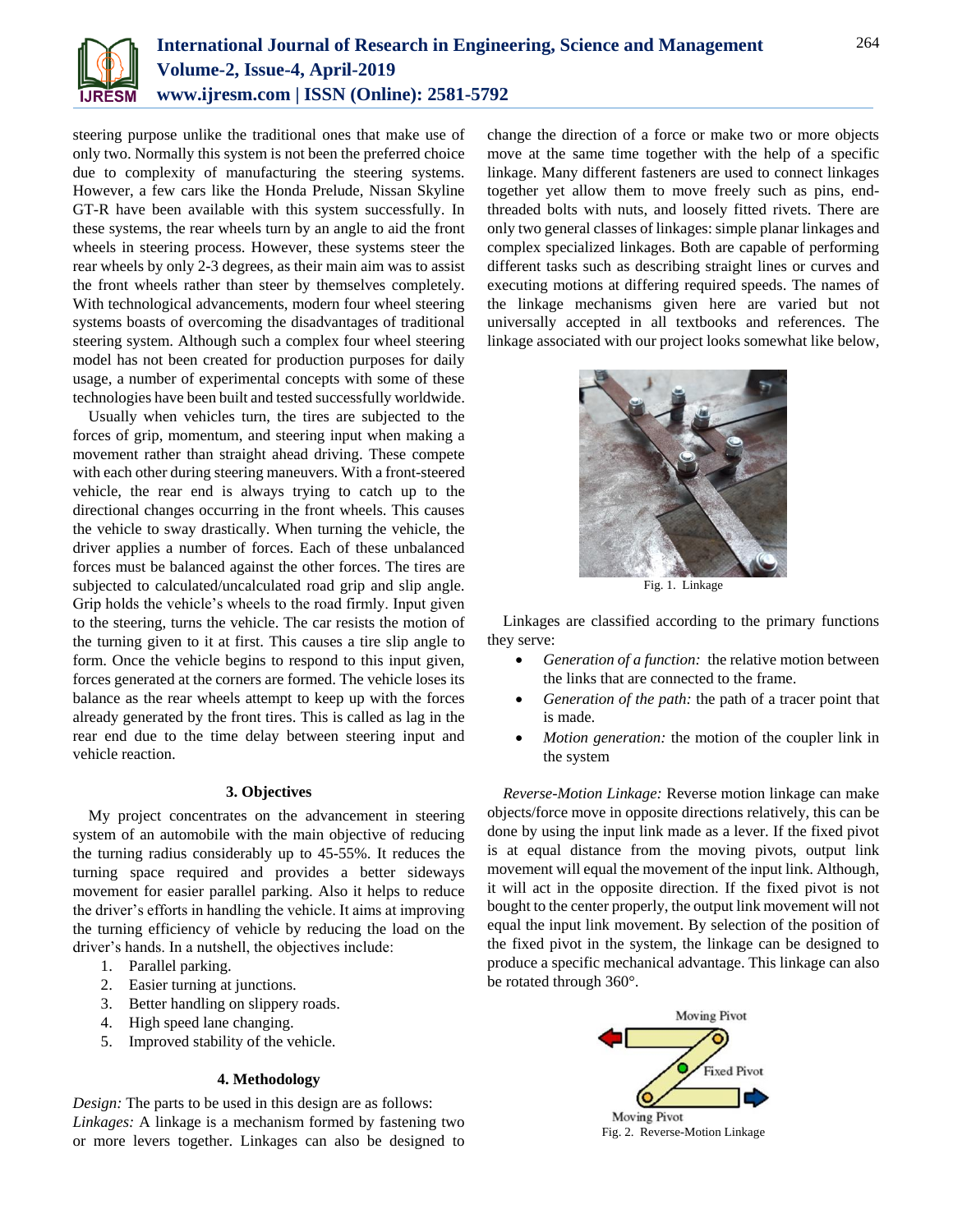

*Push-Pull Linkage:* Push-pull linkage, Fig. 3 (b), can make the objects or forces move in the same direction; the output link moves in the same direction of the input link. Technically a four-bar linkage can be rotated through 360° without changing its function.



Fig. 3. Functions of four basic planar linkage mechanisms

*Parallel-Motion Linkage:* In figure 3 (c), can make objects or forces move in the same direction, but at a set distance apart. The moving and stationary pivots on the opposing links in the parallelogram must be equidistant for this linkage to work correctly. Technically differentiated as a four-bar linkage, this linkage can also be rotated through 360° without changing its function. Pantographs that contain power for electric trains from overhead cables are based on parallel-motion linkage. Drawing pantographs that permit original drawings to be manually copied without tracing or photocopying are also adaptations of this linkage; in its simplest form it can also keep tool trays in a plane/flat position when the toolbox covers are opened.



*Bell-Crank Linkage:* Bell-crank linkage can change the direction of objects or force by right angle. Taken linkage rang doorbells before electric clappers were invented. Lately this mechanism has been adapted for bicycle brakes. This was done by pinning two bell cranks bent right angle in opposite directions together to form tongs. By squeezing the two handlebar levers linked to the input ends of the crank, the output ends will move together. Rubber blocks on the output ends of the cranks press against the wheel rim, stopping the bicycle. If the pins which form a fixed pivot are at the center points of the cranks, link movement will be same. However, if those distances changes, mechanical advantage can be gained.



Fig. 5. Bell-Crank Linkage

*Crank Rocker Mechanism:* The 4 bar linkage is the simplest and often times, the most useful mechanism. As we mentioned previously, a mechanism composed of rigid bodies and lower pairs is called a linkage. In planar mechanisms, there are only 2 kinds of lower pairs -revolute pairs and prismatic pairs.



Fig. 6. Crank Rocker Mechanism

This mechanism has four moving links. Two of the links are pinned to the frame which is not shown in this picture.

*Tyres:* A Tire is a ring of material that covers the rim of a wheel. Most commonly used is the rubber tire. They help a vehicle to move smoothly. In this design, we will require four rubber tires. Driving with worn out tires is very dangerous. Hence, one should take proper care about the health of his tires. It causes the tire to explode and cause serious driving issues, there are many types of tires. They come in all shapes and sizes.

Eg: 225/60R16 Tire size; 225/60R16 Tire width: 225mm Sidewall height: 225\*60=135mm Wheel diameter: 16"



Fig. 7. Tyres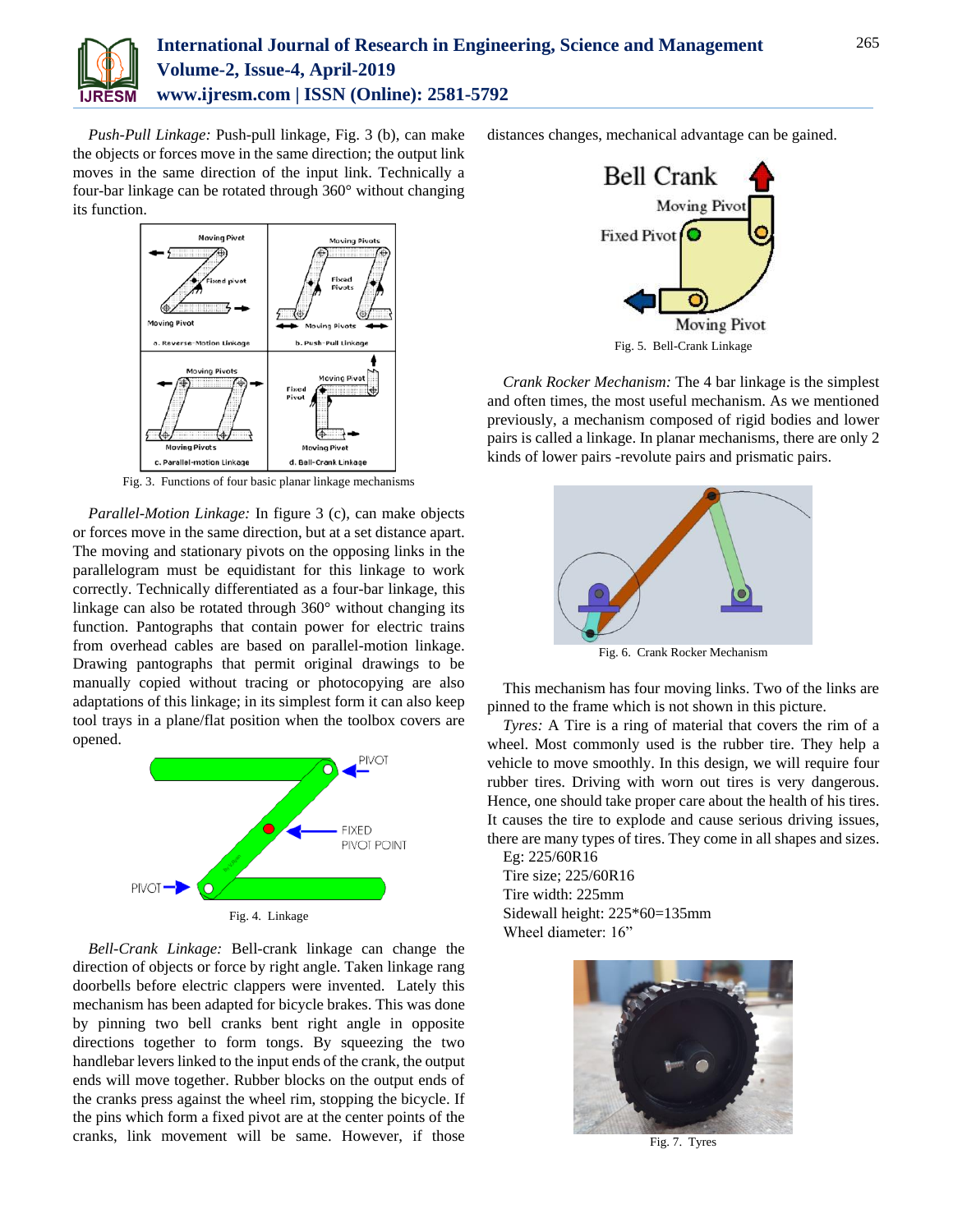

*Nuts and Bolts*: A nut is a fastener with threaded hole. They are used in conjugation with a mating bolt to fasten many parts together. The two are kept together by combining their threads together.

A bolt is a thread fastener type with an external male thread.



Fig. 8. Nuts and Bolts

*DC motor:* It is a device that converts direct electrical current into useful mechanical energy.

In our project, we have used a simple DC motor of 60RPM which is enough to demonstrate the working of the four wheel steering system.



Fig. 9. DC motor

*Steering:* It is the assembly of various components (linkages) fastened together to allow the vehicle to pursue a desired course of path. Its primary use is to help the driver to guide the vehicle efficiently. Four wheel steering system is sued to improve steering response and give less effort to the driver's hands while driving. It is also used to decrease the turning radius of the vehicle. Also, it helps in easing the high speed lane changing.



Fig. 10. Connections

#### **5. Importance of the project**

The four wheel steering system is an important adaptation of the conventional steering system. It provides a means to actively steer the rear wheels during turning maneuvers. It

should not be confused with four-wheel drive in which all four wheels of the vehicle are powered. It improves handling and helps make the vehicle tighter turns without affecting the effort required to turn the steering. Production cars that are build tend to under steer or over steer whereas the 4WS does not.

This project aims at developing a Four Wheel Steering System which would cater to the needs of the people. This system is employed to improve steering response, increase vehicle stability while maneuvering at high speed or to decrease turning radius at low speeds. The applications are varied: The ways in which the system can work is shown in the below figure.



### **6. Results and discussion**

The design is expected to work better than the traditional two wheel and four wheel steering systems. It is expected to deliver better results at low speed as well as at high speed conditions. The traditional steering system impacts a great load on the driver's hands. But this design will aim at decreasing this effect and make the steering operation quite easy.

This is a special design as the conventional steering systems are already in use.



Fig. 12. Hardware setup

We expect this design to be commonly used in today's world as it has many advantages over the steering system being used today. It can be a boom to the society and can lead to an increase in the market. For countries like India, which is one of the fastest growing economy in the world this can be a very good option as it may help also on the economic front. On one side where we use the normal steering system, this four-wheel system can last more as compared. It has the ability to fulfill the demands of the customers which is the prime aim of any industry.